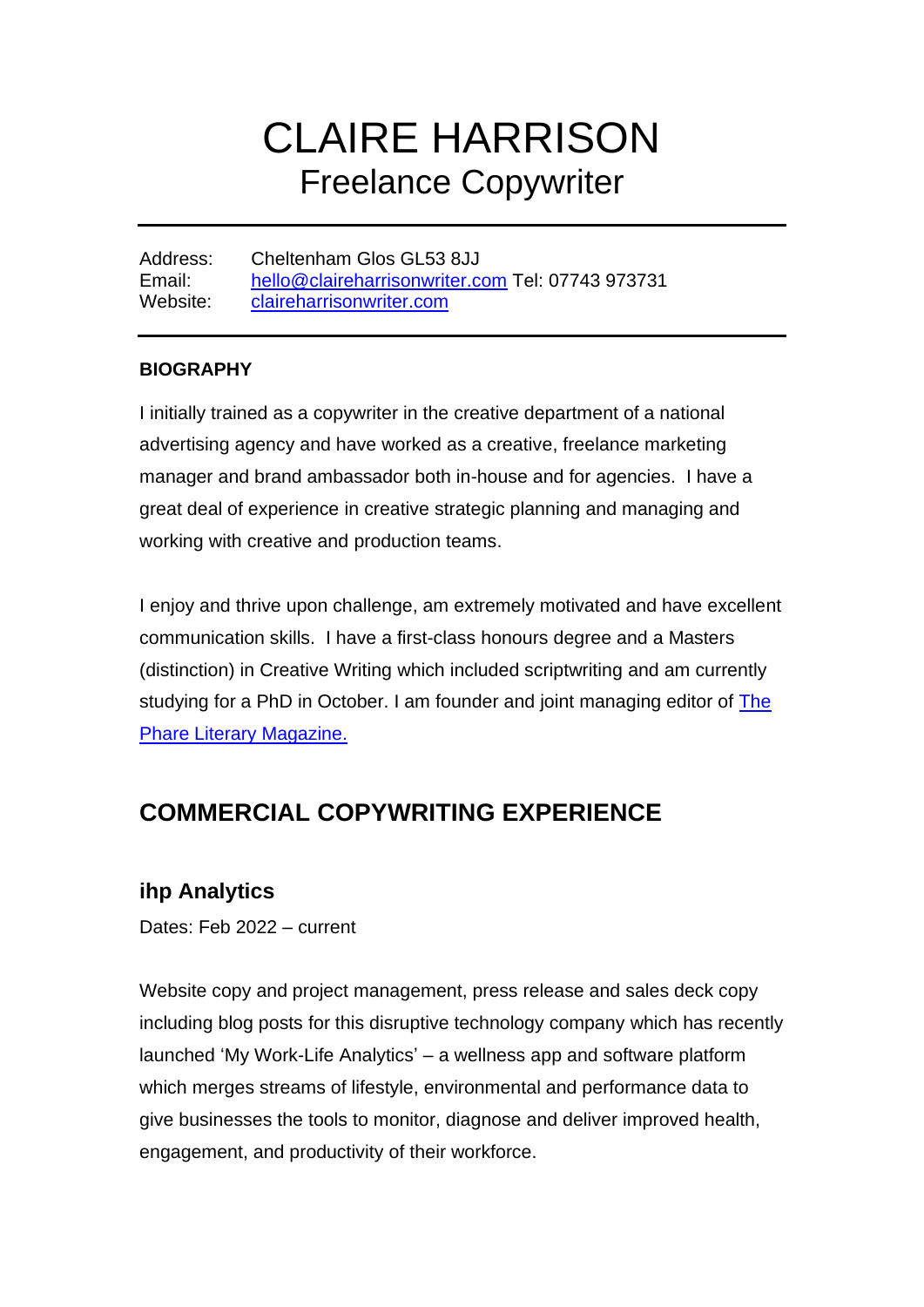### **Oxford University Press**

Dates: Sept 2021 – present

Writing passages for various reading levels for digital reading assessment.

### **The Midcounties Co-op/Your Co-op**

Dates: May 2020 – present

Creative strategy, concepts and copywriting of customer and online communications for Your Co-op Energy, Your Co-op Mobile, Your Co-op Broadband, Your Co-op Membership and Your Co-op Childcare following a rebrand from The Midcounties Co-operative to Your Co-op and introduction of 100% renewable energy tariff. Responsible for print and digital campaigns, blog posts and customer communications on products and services as well as B2B on EV corporate scheme. Approached by Lizzie Hieron, former M.D. of Social Energy (see May 2019) for this position. Lizzie is now Chief Operating Officer for The Midcounties Co-operative.

#### **The Finance Roome - Freelance Copywriter**

Dates: Dec 2020 – June 2021

Copywriting of website, printed literature, content for social media, blog and and PR material for The Finance Roome, specialists in mortgages and insurance.

#### **Assured Futures, Cheltenham - Freelance Copywriter**

Dates: Dec 2018 – March 2019

Copywriting of website, printed literature and SEO driven blog and web copy for Assured Futures, specialists in life and health insurance.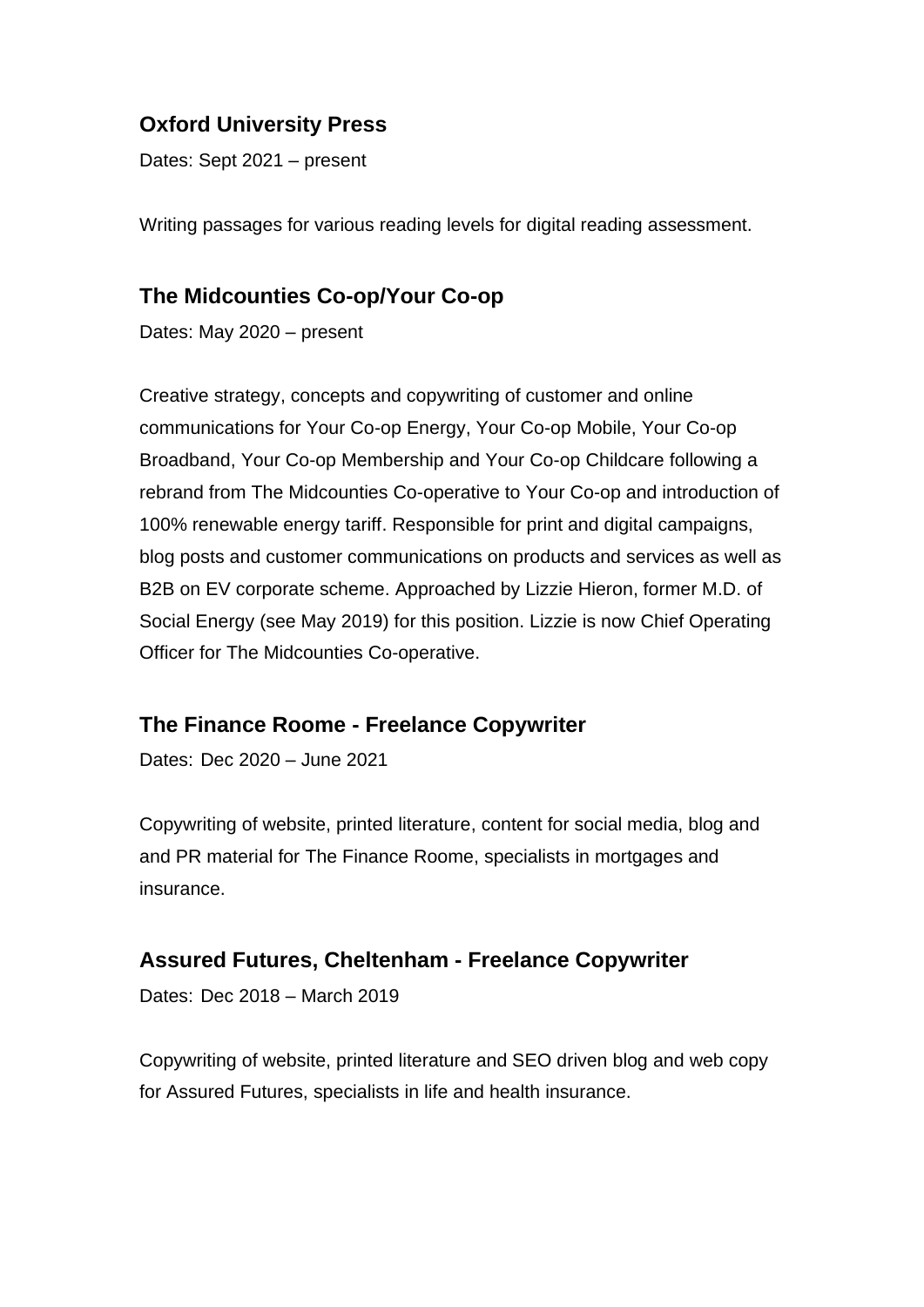# **Hayley Oxley, Gyrotonic & Pilates Trainer, Brighton - Freelance Copywriter**

Dates: June 2018 – present

Copywriting of website, social media, articles and blog posts for Gyrotonic and Pilates trainer in Brighton. For examples of blog posts see: [www.hayleyoxley.com/blog](http://www.hayleyoxley.com/blog)

### **Social Energy, Gloucester/Brighouse - Freelance Copywriter**

Dates: March 2019 – June 2019

Copywriting all customer communications content for a start-up, smart technology, energy company in Gloucester. Creative strategy for customer engagement and retention campaigns.

### **Gulf Oil International, London - Freelance Copywriter**

Dates: November/December 2019

Social media campaign to support the launch of Gulf Oil's partnership with Manchester United.

### **Endsleigh Insurance, Cheltenham - Freelance Copywriter**

Dates: Oct 2018 to Jan 2019 Dec 2017 to Mar 2018 June 2017 to Aug 2017

Ongoing freelance work with Endsleigh as a digital copywriter, updating and creating website templates and writing SEO driven, engaging content and blog posts. My work also involved writing blog posts and web content to engage students with the benefits of gadget, home, travel and car insurance.

*"Claire worked with us during two separate projects to refresh our website*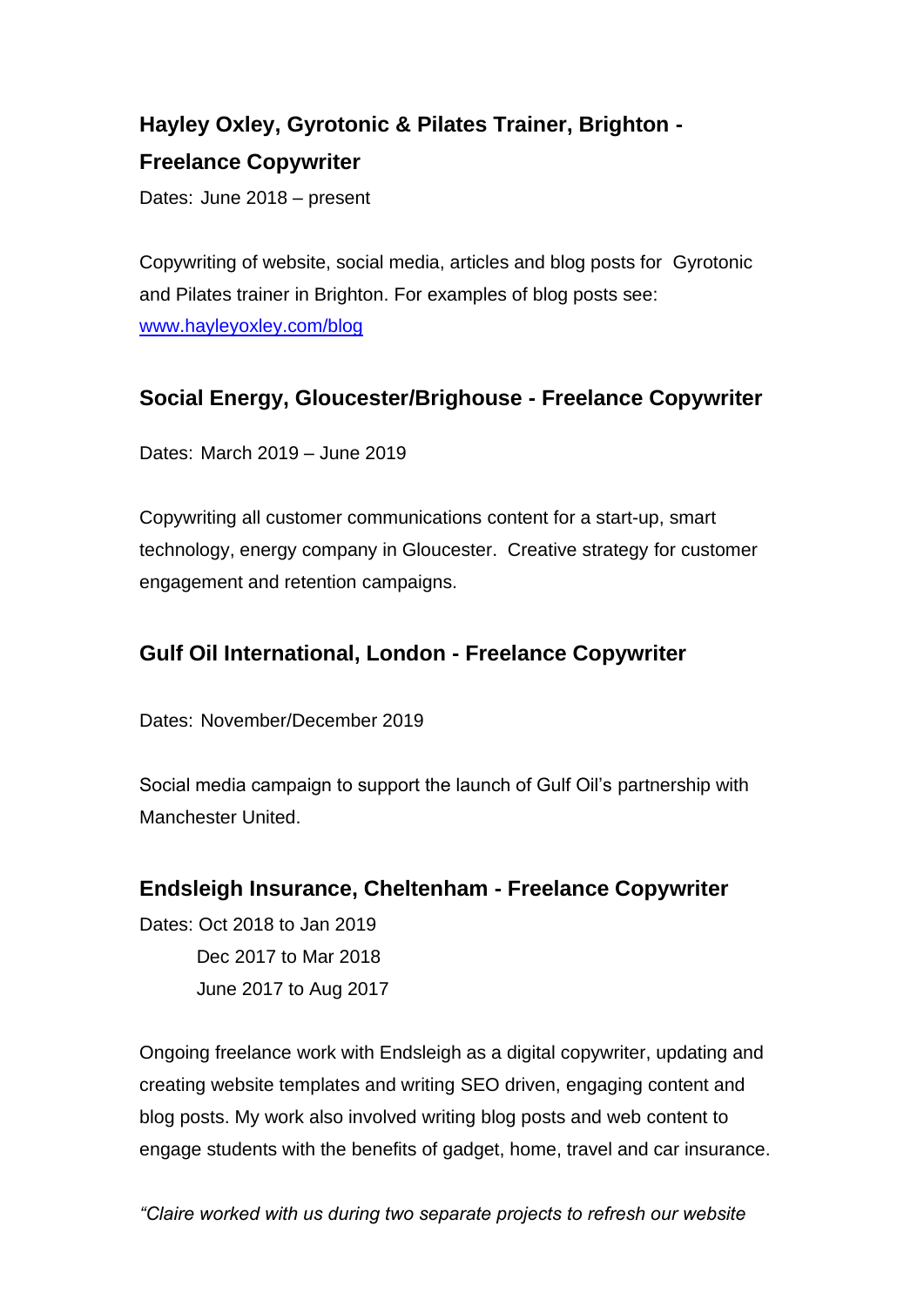*content. She was very easy to work with and quickly got to grips with our requirements and brand style. She is excellent at researching new content and using her own initiative to move things through to completion. We would be very happy to work with Claire again in future and do not hesitate in her work to others."*

*Sarah Jones, Website Design & Optimisation Manager*

### **BPE Solicitors, Cheltenham Freelance Creative/Marketing Manager**

Dates: Mar 2018 to Aug 2018 Sept 2013 to Aug 2016

I worked on a freelance basis for this top 200 law firm in Cheltenham as a Marketing Manager/Copywriter, helping to raise their profile across various industry sectors in a thought provoking and creative manner. I was instrumental in the development, creative strategy and implementation of their major re-brand. Responsible for all copywriting, brand management, development and implementation of creative campaigns, video testimonials, creating PR opportunities and generally opening up doors for this entrepreneurial law firm across a range of industry sectors. Visit <https://claireharrisonwriter.com/> for more details.

"*I would personally like to recommend Claire Harrison. Claire played a key role around our 2014 Re-Branding and, before that, stepped in to be our acting Business Development Manager while we were waiting to fill a vacancy.* 

*Claire is extremely hard working, a great colleague to have around and she is exceptionally creative. Among her many contributions were our Brand launch event in the Summer of 2014 – a stellar success. She also masterminded our Stroud launch in October. Working with our external consultants, she made contribution to our new website – both in terms of design and in terms of copy*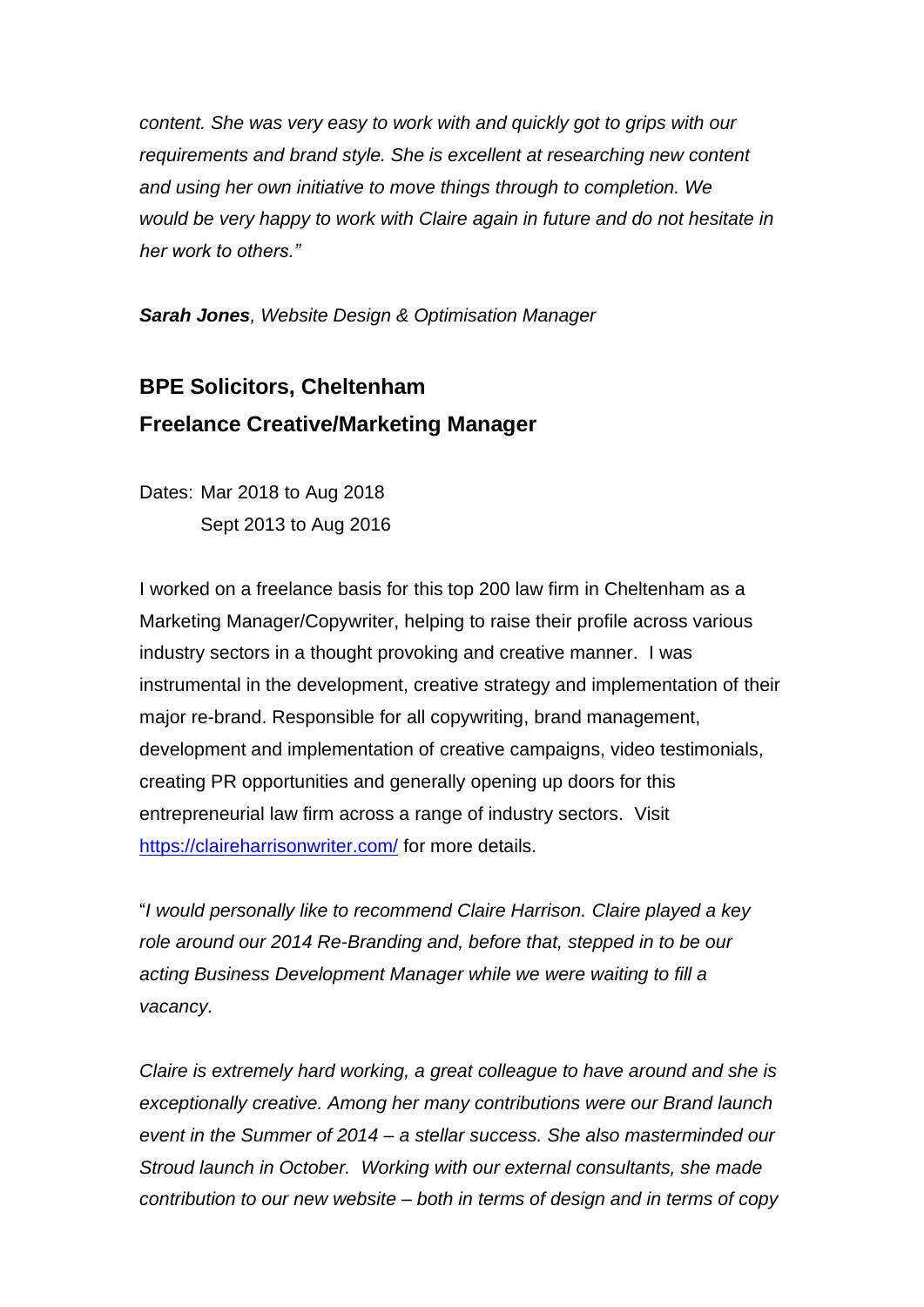*and continues to be used by us for ad-hoc projects."*

*John Workman, Senior Partner For and on behalf of BPE Solicitors LLP*

*"And wow. Just wow. So this is what we've been missing in terms of BD support over the past few years!*

*I know I've mentioned it before, but the quality of work coming from Claire islike nothing I've seen within these walls before."*

*Iain Garfield, Partner, BPE Solicitors*

### **Treehouse Ltd, Eastcombe, Glos - Freelance copywriter & marketing communications**

Dates:August 2016 – Sept 2018

Supported innovation and management training company, Treehouse with copywriting requirements. Treehouse clients include Ministry of Defence, Counter Terrorism Centre and Defence, Science & Technology Laboratory. My role included maintaining and updating their website, writing blog posts for social media, writing and co-ordinating design and production of company and product brochures, email marketing, campaign strategy and creative for new business development. I had to obtain a basic DBS certificate in November 2016 for this position